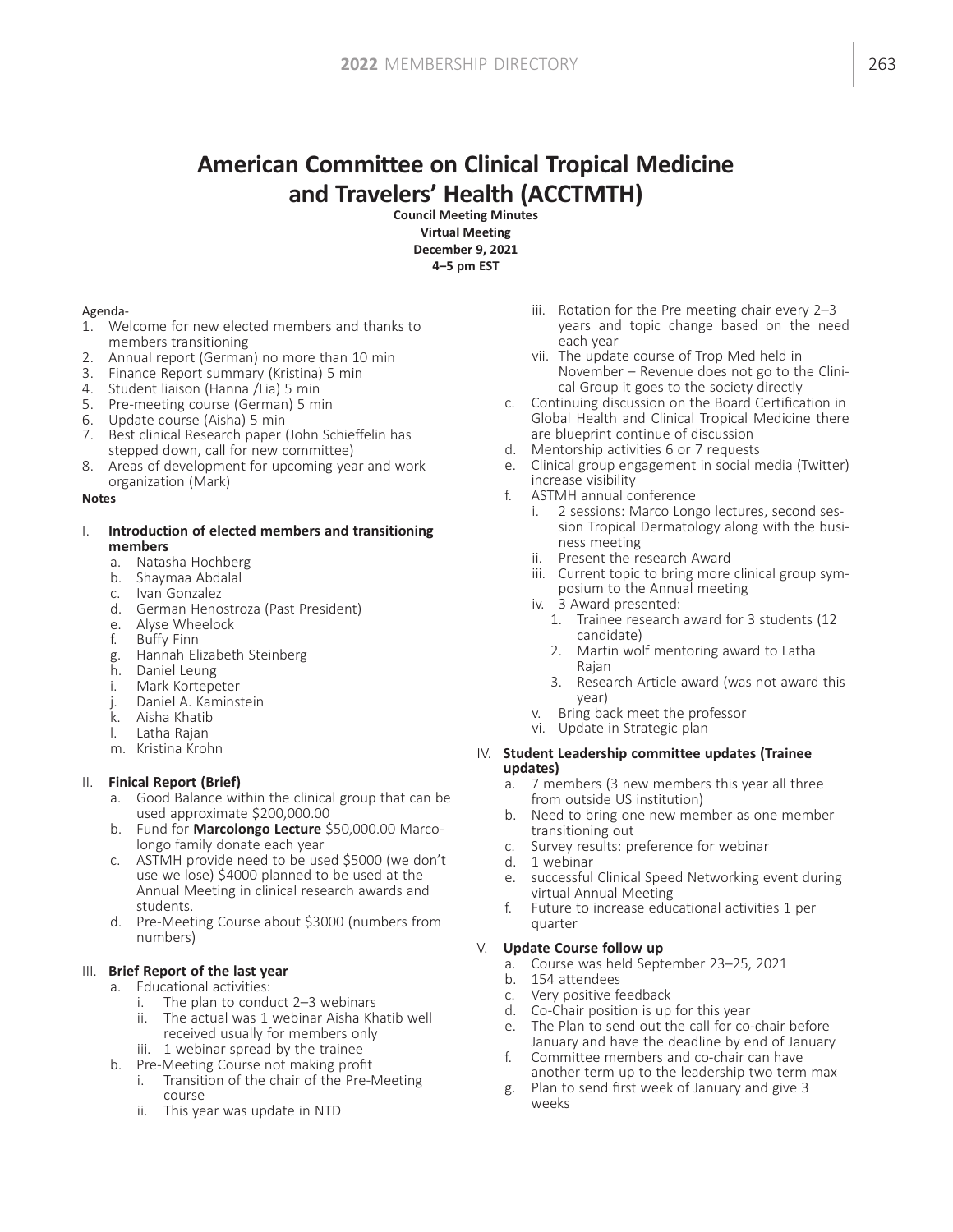- h. More student group involvement from the beginning
- i. Full closure evaluation still pending

## VI. Clinical Pre-Meeting Course

- a. Will turn and received
- b. 10 speakers
- c. Solid program on NTD's
- d. Combination of research and clinical update

#### VII. Areas of development for upcoming year

- a. Increase the clinical group memberships
- b. More social media engagements
- c. Increase LMIC representation and students' participations
- d. Increase clinical medical focus in the annual meeting
- e. Repopulating the Best clinical Research paper
- f. Open the webinar (climate change and tropical medicine) to non-members and collaboration with ISTM responsible travel group 600 registered and more than 250 attended
- g. TB & HIV in time of COVID webinar was planned
- h. planned meeting once a month for leadership committee
- i. Planned a map and year long schedule to plan roadmap for the years
- j. Meeting time that better for all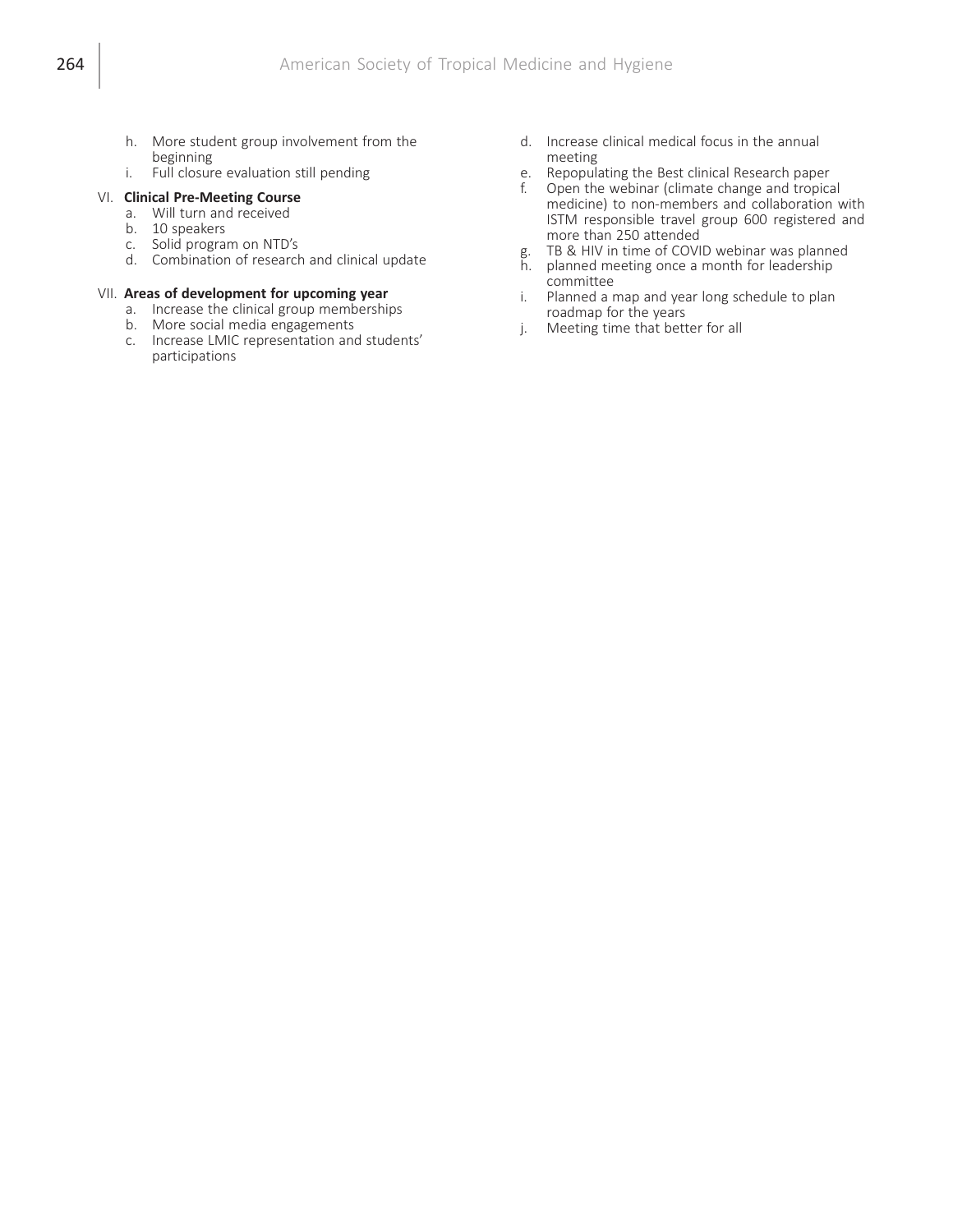# **CLINICAL GROUP** AMERICAN COMMITTEE ON CLINICAL TROPICAL MEDICINE AND **TRAVELERS' HEALTH**

## **CLINICAL GROUP LEADERSHIP 2021 Member/Position**

| <b>Member/Position</b>                     | <b>Term Expires</b> |
|--------------------------------------------|---------------------|
|                                            |                     |
| Natasha Hochberg, President-Elect 2022     |                     |
| Germán Henostroza, Past-President2022      |                     |
| Shaymaa Abdalal, Secretary/Treasurer2024   |                     |
|                                            |                     |
|                                            |                     |
|                                            |                     |
| Alyse Wheelock, Student Representative2022 |                     |

#### **CLINICAL GROUP PAST LEADERSHIP Name**

| <b>Name</b>      | Years |
|------------------|-------|
| <b>President</b> |       |
|                  |       |
|                  |       |
|                  |       |
|                  |       |
|                  |       |
|                  |       |
|                  |       |
|                  |       |
|                  |       |
|                  |       |
|                  |       |
|                  |       |
|                  |       |
|                  |       |
|                  |       |
|                  |       |
|                  |       |
|                  |       |
|                  |       |
|                  |       |
|                  |       |
|                  |       |
|                  |       |
|                  |       |
|                  |       |

## Secretary-Treasurer

## Councilor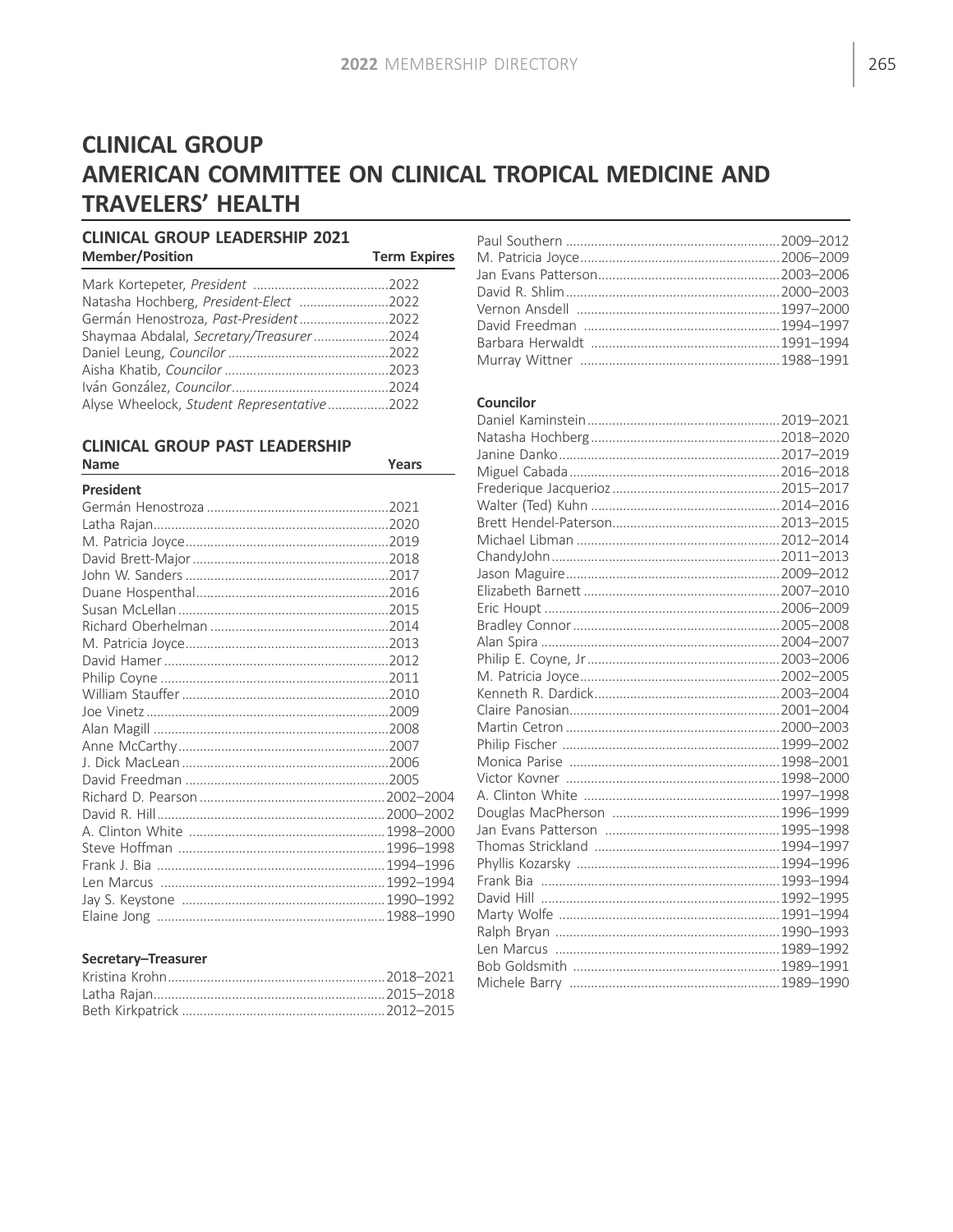# CLINICAL GROUP AMERICAN COMMITTEE ON CLINICAL TROPICAL MEDICINE AND TRAVELERS' HEALTH

## CONSTITUTION AND BYLAWS OF THE CLINICAL **GROUP**

#### **ARTICLE I**

NAME AND PURPOSE Section 1

This organization shall be called the American Committee on Clinical Tropical Medicine and Travelers' Health (ACCTMTH). In most instances, it will be referred to as the "Clinical Group."

#### Section 2

The purposes of this organization shall be to promote the Clinical aspects of tropical medicine, medical parasitology and travelers' health.

### **ARTICLE II**

MEMBERSHIP

### Section 1

There shall be three classes of members: active, honorary and student.

#### Section 2

Active members will be those individuals who are members of the American Society of Tropical Medicine and Hygiene (ASTMH), who are actively engaged in, or interested in, clinical aspects of tropical medicine, medical parasitology and/or travelers' health.

#### Section 3

Students within the biomedical sciences who have an interest in clinical areas of tropical medicine, medical parasitology, and/or travelers' health may become student members. They shall have all the privileges of membership except voting and holding office.

#### Section 4

Honorary members shall be nominated by a two-thirds vote of the council and approved by at least two-thirds of members' casting votes. Honorary members will be individuals outside this organization recognized for their outstanding contributions to clinical tropical medicine and travelers' health. They shall have all the privileges of membership except voting and holding office.

### ARTICLE III

## **OFFICERS**

Section 1

The officers of the organization shall be a President-Elect, President, and Past President, Secretary/Treasurer and three

Councilors. Any active member in good standing is eligible for election to office. The officers shall constitute the council, in which the government of the organization shall be vested.

The President-Elect, President and Past President shall each serve terms of one year in succession. The Secretary/ Treasurer and the Councilors will be elected for a term of three years. Terms of office in the organization shall begin at the close of the annual meeting at which the officers were declared elected. Officers may run for and serve consecutive terms'.

If the presidency becomes vacant, the President-Elect shall become the President for the remainder of the unexpired term. The President may fill vacancies among the Councilors by appointing Councilors from the active membership to serve until the missing Councilor returns to office or through the remainder of the absent Councilor's term, if return to office is not possible. If the Secretary/ Treasurer is unable to complete his/her term, the President will appoint a replacement from the active membership or Councilors to serve until the next annual meeting when a new Secretary/ Treasurer will be elected.

#### Section 2

The duties of the President shall be those regularly devolving on the chief executive officer. He/she shall preside at subcommittees as provided in the bylaws.

#### Section 3

The Secretary/Treasurer and/or Secretariat of the ASTMH shall be the custodian of all records of the Committee. They shall handle the business and finances of the committee and shall submit an annual financial report.

The Secretary/Treasurer and/or Secretariat of the ASTMH shall be responsible for mailings to members, including mailing of ballots and other business matters. The Secretary/ Treasurer shall preside over the Committee in the absence of the President.

#### Section 4

Council shall annually appoint a nominating subcommittee consisting of five active members. No more than three of those members may be current members of Council. A slate of candidates for offices to be filled at the next annual meeting shall be submitted by mail and/or electronic mail no later than two months prior to the next annual meeting. Members may submit themselves or suggest other active members as candidates to the Chairman of the nominating committee, but the nominating committee will not be obligated to put such individual(s) on the slate unless there is a supporting petition from three active members in addition to the individual proposed.

Election for each office shall be by secret mail and/or electronic mail ballot and determined by majority vote (or by the greatest number of votes if more than two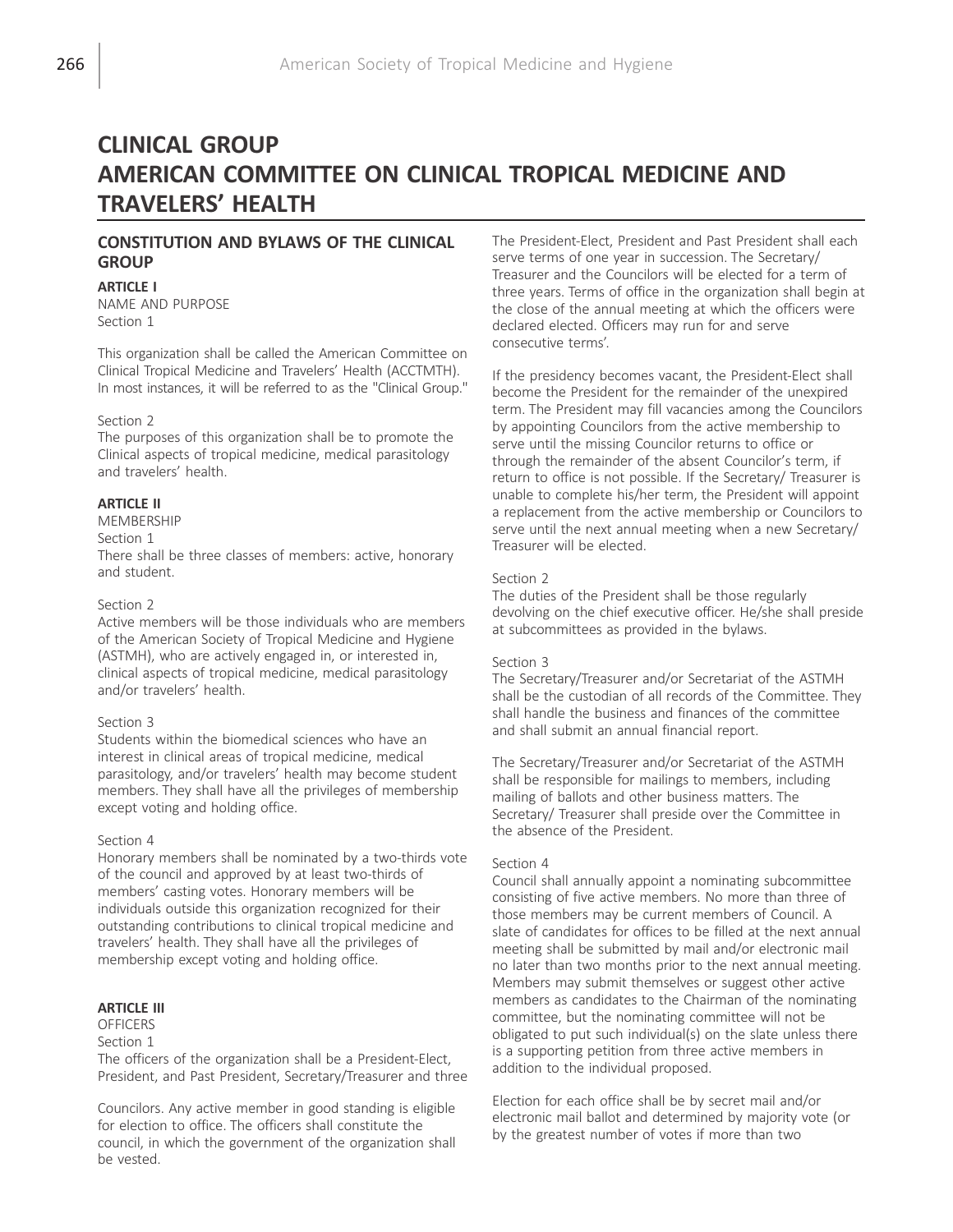candidates). Mailing and counting ballots shall be the responsibility of the Secretary/Treasurer and/or Secretariat of the ASTMH. The results of voting will be announced in a Newsletter and at the next annual meeting.

### ARTICLE IV

AMENDMENT OF CONSTITUTION Section 1

Amendments to this constitution and bylaws may be adopted on approval by a majority of the ACCTMTH council and upon a two-thirds affirmative vote of ballots cast subject to the following conditions:

The proposed amendment must be in writing and signed by at least three members of the Committee.

The signed proposed amendment must be in the hands of the Secretary/Treasurer and/or Secretariat of the ASTMH before the annual meeting of the Committee.

Voting of proposed amendments by the active members will be done by mail and/or electronic mail, except as provided in section 1d, below. The mailing and counting of ballots shall be the responsibility of the Secretary/Treasurer and/or Secretariat of the ASTMH. Results of balloting will be announced at or before the annual meeting following the vote.

If at least 25 percent of active members are present at an annual meeting, a majority of those present can require a vote on a Council-approved amendment at that meeting.The amendment can be passed by two-thirds of ballots cast.

## ARTICLE V

#### COUNCIL FUNCTION

The Council shall manage the Committee's affairs and direct its business. It shall initiate, coordinate and terminate the work of the subcommittees. It shall have the power to approve the expenditure of funds and establish an annual budget for the Committee.

## ARTICLE VI

#### **MEETINGS**

The Committee shall meet annually for business and scientific sessions. The business meeting and at least one scientific meeting will be held in conjunction with the annual meeting of the ASTMH.

In addition, Council may call for other scientific sessions for purposes of continuing medical education. Council will determine the time and place of such additional meetings.

In the conduct of business sessions, Robert's Rules of Order shall be the guide. At the beginning of each session, the President shall appoint a member to serve as parliamentarian. Minutes will be recorded and maintained by the Secretary/Treasurer.

## **ARTICLE VII**

#### SUBCOMMITTEES

The President shall appoint annually a Program Chairman who should work cooperatively with the program committee of the ASTMH. With approval by a majority of council members, the President may create and appoint ad hoc subcommittees, as needed.

## ARTICLE VIII

## DUES

Dues may be assessed and changed by a majority vote of the ACCTMTH Council, subject to approval by a majority of active members voting. A quorum of twenty percent of active members may be called and required for that vote.

## ARTICLE IX

#### ADVISORY SUBCOMMITTEES

The Past Presidents of this organization will collectively form an advisory subcommittee. This subcommittee may bring matters to the attention of Council and advise it on matters it is considering. However, neither the advisory subcommittee nor its members, except for the immediate Past President, will have a vote in Council affairs, unless the member has been re-elected as an officer of ACCTMTH.

#### AMENDMENT 1 (18 NOV, 1992)

A condition of active membership will be payment of dues.

### AMENDMENT 2 (30 NOV, 1992)

Council shall annually appoint a nominating subcommittee consisting of five active members. No more than three of those members may be current members of Council. A slate of candidates for offices to be filled at the next annual meeting shall be submitted by mail and/or electronic mail no later than two months prior to the next annual meeting. Members may submit themselves or suggest other active members as candidates to the Chairman of the nominating committee, but the nominating committee will not be obligated to put such individual(s) on the slate unless there is a supporting petition from three active members in addition to the individual proposed.

Election for each office shall be by secret mail and/or electronic mail ballot and determined by majority vote. Mailing and counting ballots shall be the responsibility of the Secretary/Treasurer and/or Secretariat of the ASTMH. The results of voting will be announced in a Newsletter and at the next annual meeting.

Revised: 8 October 2004